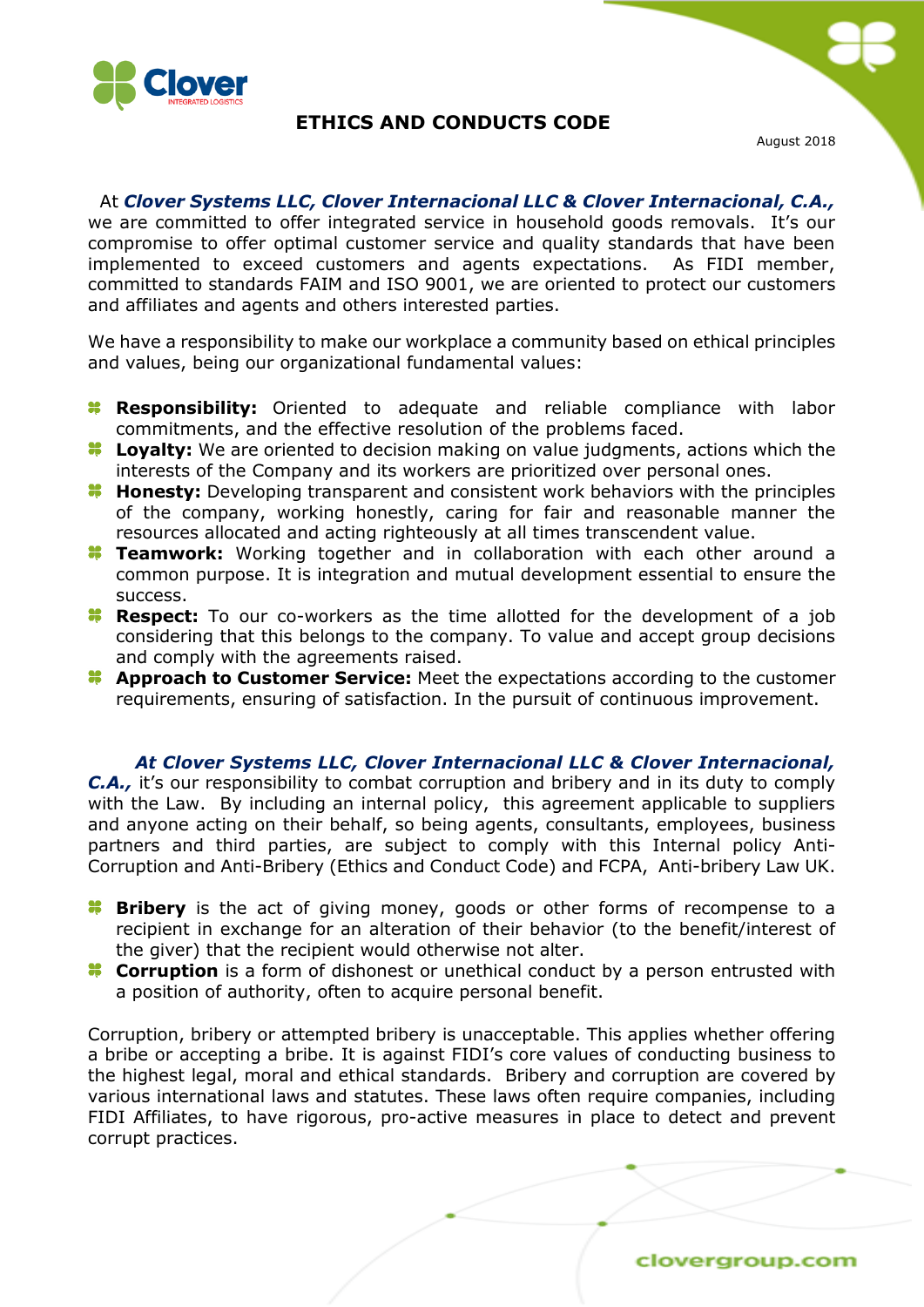

# **ETHICS AND CONDUCTS CODE**

August 2018

### **ANTI-BRIBERY AND ANTI-CORRUPTION**

- 1. In our activities inside and outside the company or on its behalf, we do not participate; we order, authorize, promise, conspire, induce or assist someone in corrupt practices, either directly or through third parties.
- 2. No grant, accept or promise gifts, advantageous conditions, money, travel, commissions or any other form of compensation to influence a business decision. Similarly, we do not give or get advantages or undue benefits of any kind, nor carry out any other practice of bribery or extortion in the relationship with customers, suppliers, financial institutions, licensees, contractors, companies, authorities or representatives government or other person or entity with whom we conduct operations.
- 3. We do not accept gifts from customers, suppliers, partners or competitors, except gifts clearly identified with the company or organizational, without significant commercial value. Those of significant value for any reason not they can be returned to be compulsorily incorporated into the assets of the Company.
- 4. No employee can make a name Clover Systems LLC, Clover Internacional LLC & Clover Internacional, C.A., any contribution using the name, funds, property, equipment or Services Company, to support political parties, initiatives, committees or candidates. This includes any contribution of value.
- 5. We comply with the provisions applicable to negotiations with government entities, in particular special requirements associated with contracts and transactions with the government. (Procurement Law Public Administration).
- 6. Clover Systems LLC, Clover Internacional LLC & Clover Internacional, C.A. employees are responsible for knowing the laws which are subjects and verify, in case of doubt, with the respective compliance with them during operations import / export made by the company on behalf of its client legal area.
- 7. Use or disclose confidential information of customer data, suppliers or third parties, for their own benefit or for the benefit of others.
- 8. We do not participate in any act of corruption. Accept a bribe or bribing another person.

clovergroup.com